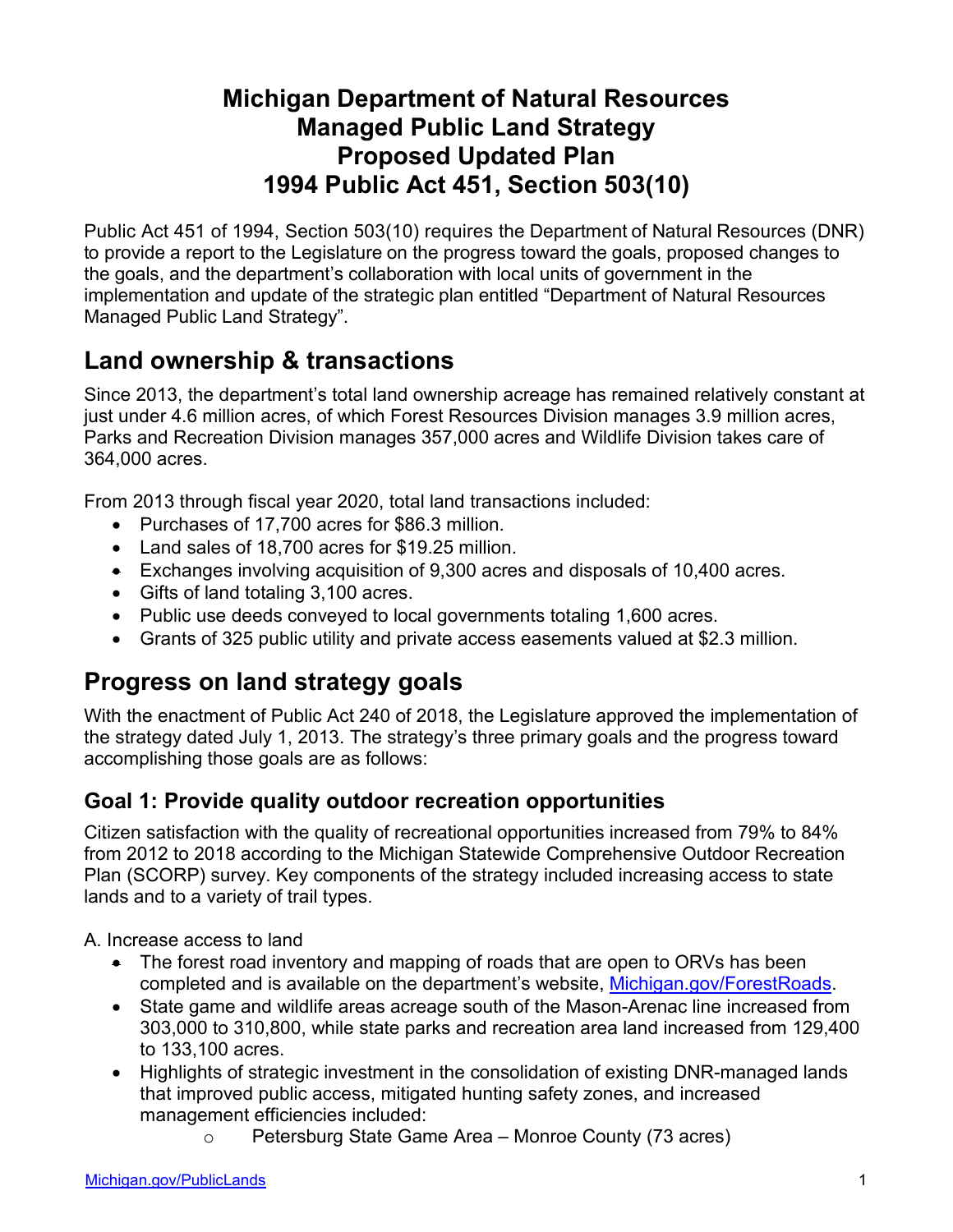- o Barry State Game Area Barry County (355 acres)
- o Holly State Recreation Area Oakland County (290 Acres)
- o Unadilla State Waterfowl Area Livingston County (200 acres)
- Expansion of DNR service acquisitions that provided new public hunting opportunities in southern Michigan included:
	- o Potterville State Game Area Eaton County (444 acres)
	- o Cornish State Game Area Van Buren County (485 acres)
	- o Watkins Lake State Park and County Preserve Jackson County (746 acres)
	- $\circ$  Crystal Waters State Game Area Monroe County (680 acres, purchase expected to be completed in summer 2021)
- The department made progress in establishing or improving state parks in urban areas including:
	- o Management of Belle Isle Park under a lease agreement with the city of Detroit in 2014, including investing \$75.8 million in the park over the last six years.
	- $\circ$  New urban park acquisitions in the 106-acre Holly Oaks ORV Park in Oakland County.
	- $\circ$  Acquisition of the 334-acre Racer Trust (former General Motors facility) property in Saginaw.
	- o Partnership with the city of Portage for an urban state game area.
- B. Increase access to surface water and water trails.
	- With partnerships, the department has:
		- $\circ$  Completed, or is in the process of finalizing, 45 acquisition projects encompassing 2,550 acres with over 6.6 miles on the Great Lakes, inland lakes, rivers and streams. The total investment is \$53 million.
		- $\circ$  Funded 88 development projects with a total investment of \$74 million.
		- $\circ$  Continued progress on achieving public access on 29% of lakes under 100 acres.
		- $\circ$  Administered, along with the Waterways Commission, the Harbor Program consisting of 83 safe harbors along the Great Lakes.
		- o Designated 3,000 miles of trails on the Great Lakes, inland lakes and rivers (found at [Michigan.gov/WaterTrails\)](https://www.michiganwatertrails.org/).
		- o Established eight state-designated water trails, totaling 540 miles, in the southern Lower Peninsula and in the Chain of Lakes in Antrim and Kalkaska counties.
- C. Increase access to trails.
	- Presently there are over 13,000 miles of state-designated motorized and nonmotorized trails in Michigan. An interconnected system of multiuse trails is located within 5 miles of 76% of Michigan citizens. Since 2013, trail access increases include:
		- o One hundred new miles (now 650 total miles) of Great Lake-to-Lake linear trails on DNR-managed public lands.
		- o Trail connections totaling 850 miles toward the completion of the 1,450 mile Iron Belle Trail.
		- $\circ$  One hundred miles on the North County Trail throughout the state.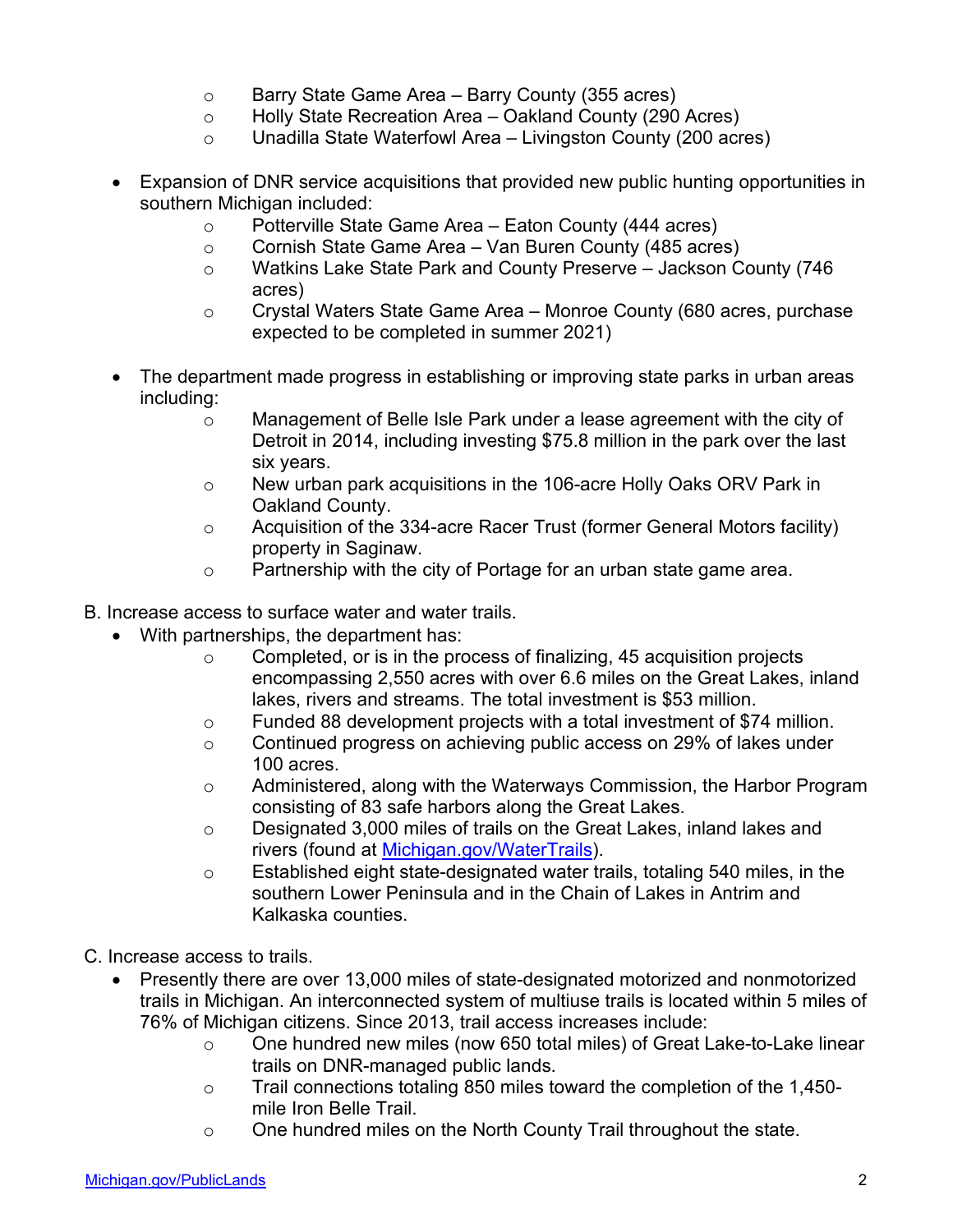- $\circ$  Major connections linking communities to state park trails in the following areas:
	- Maybury State Park
	- Island Lake Recreation Area
	- Waterloo Recreation Area
	- Pinckney Recreation Area
- $\circ$  Approximately 220 miles of permanent snowmobile trail easements from two commercial forest companies in the Upper Peninsula.

### **Goal 2: Foster regional economic prosperity**

Economic activity and tourism.

- Michigan's economy is heavily tied to natural and cultural resources, for example:
	- o From 2012 to 2017, total aggregated forest industry jobs increased 27% (32,186 to 40,746).
	- $\circ$  The DNR prepared for harvest an average of 59,029 acres of timber, containing an average of 1 million cords, annually between 2013 and 2020.
	- o The DNR is responsible for managing state-owned minerals and assures they are developed safely and properly to optimize revenue consistent with other public interest and natural resource values.
		- Since 2013, oil and gas revenue on state lands has generated total revenue of \$199.7 million.
		- Due to the decline in demand, oil and gas yearly revenue has decreased nearly 60% from 2013 to 2019.
		- Revenue from metallic and nonmetallic mineral leasing increased from \$1 million in 2013 to \$11.2 million in 2019.
- Attendance at DNR facilities and participation in outdoor activities administered by the department is increasing as evidenced by the following information:
	- $\circ$  Day use at state parks increased from 19 million visitors in 2014 to 26.6 million visitors in 2019, with 2020 day-use numbers estimated by Parks and Recreation Division to exceed 30 million. Visitor numbers at historic state parks have increased well over the 3% goal.
	- o Annual nonresident state park passes purchased increased from 250,000 in 2013 to 317,000 in 2019.
	- o The annual number of anglers who purchased a fishing license for the first time increased from 245,790 in 2013 to 321,835 in 2020.
	- o The number of charter fishing boat captains increased from 552 in 2013 to 660 (calendar year 2019).
	- $\circ$  While the number of annual hunting licenses for new hunters (those who have not hunted in the past five years) declined from 99,361 in 2013 to 88,416 in 2020, the department and its partners remain dedicated to their recruitment and retention efforts.
	- o The department maintains an ongoing partnership with the Pure Michigan marketing campaign through the Michigan Economic Development Corporation. Sharing information, resources and talent, the collaboration reaches residents and visitors to help them learn about fishing, trails, camping, cultural attractions and other outdoor opportunities that they can enjoy in Michigan.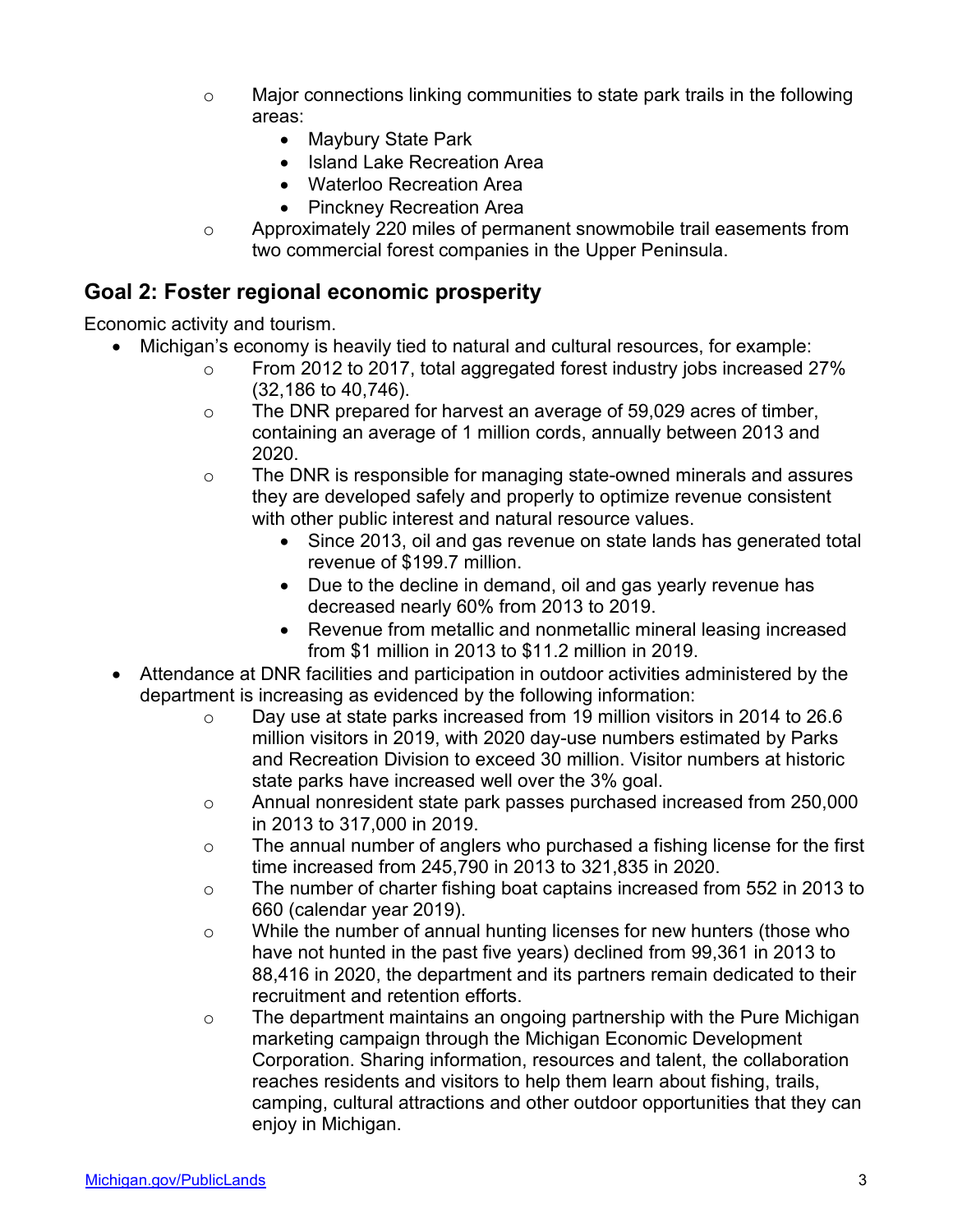The department is the only state agency that pays Payments in Lieu of Taxes to counties and townships on the land owned by the department. In fiscal year 2020, 3.53 million acres of tax reverted status properties and 1.07 million acres of purchased properties generated payments totaling over \$28.2 million to local governments.

#### **Goal 3: Protect natural and cultural resources**

The DNR partners with many organizations who contribute toward shared conservation goals as outlined in numerous plans, including the Upper Mississippi & Great Lakes Region Joint Venture (waterfowl), Michigan Pheasant Restoration Initiative, American Woodcock Conservation Plan and North American Waterfowl Management Plan. The intent is to increase the capacity for more on-the-ground projects on public and private lands by leveraging partnership opportunities.

There are several grant programs that allow the DNR to direct funds to partners for habitat improvement projects, including:

- **Wildlife Habitat Grant Program.** This program provides funding for projects that will enhance and improve the quality and quantity of game species habitat. Since the program began in 2014, the DNR has awarded \$6.7 million for 102 projects affecting over 16,000 acres statewide.
- **Deer Habitat Improvement Partnership Initiative.** This initiative is aimed at enhancing deer habitat on non-state-managed lands in the Upper Peninsula. Since 2013, about \$614,000 has been awarded to partners for habitat work covering 73 projects on approximately 3,600 acres of land.
- **Deer Private Land Assistance Network.** This program was created to improve food and cover for deer on private lands in the northern Lower Peninsula. Since 2014, \$350,000 in funding has been provided for 66 projects that improve deer habitat.
- **Fisheries Habitat Grant Program.** This program supports projects to benefit fisheries, aquatic resources and the public, including fish habitat conservation, dam removal and repair, and access to recreation. This program, along with the Aquatic Habitat Grant, Dam Management Grant, and the Habitat Improvement Account, has provided approximately \$28.7 million for 121 projects between 2014 and 2020.
- **Michigan Invasive Species Grant Program.** This joint effort between the DNR, the Michigan Department of Environment, Great Lakes, and Energy, and the Michigan Department of Agriculture and Rural Development, supports projects that prevent, detect, manage, and eradicate terrestrial and aquatic invasive species. Since 2014, the program has awarded over \$25 million to 173 projects resulting in invasive species treatment of over 38,500 acres of land and water statewide.

The department has continually maintained dual third-party forest certification for 3.9 million acres of state forest lands since 2005 under both the Sustainable Forestry Initiative® and Forest Stewardship Council<sup>®</sup> forest management standards. Maintaining these certifications requires annual surveillance auditing and includes re-certification audits every three to five years. All projects on state forest land, including timber sales, require a rare species review during development to evaluate the potential impacts of the project on rare species. If potential impacts are identified, mitigation measures are implemented, as appropriate.

A comprehensive database of archaeological cultural resources on Michigan lands, including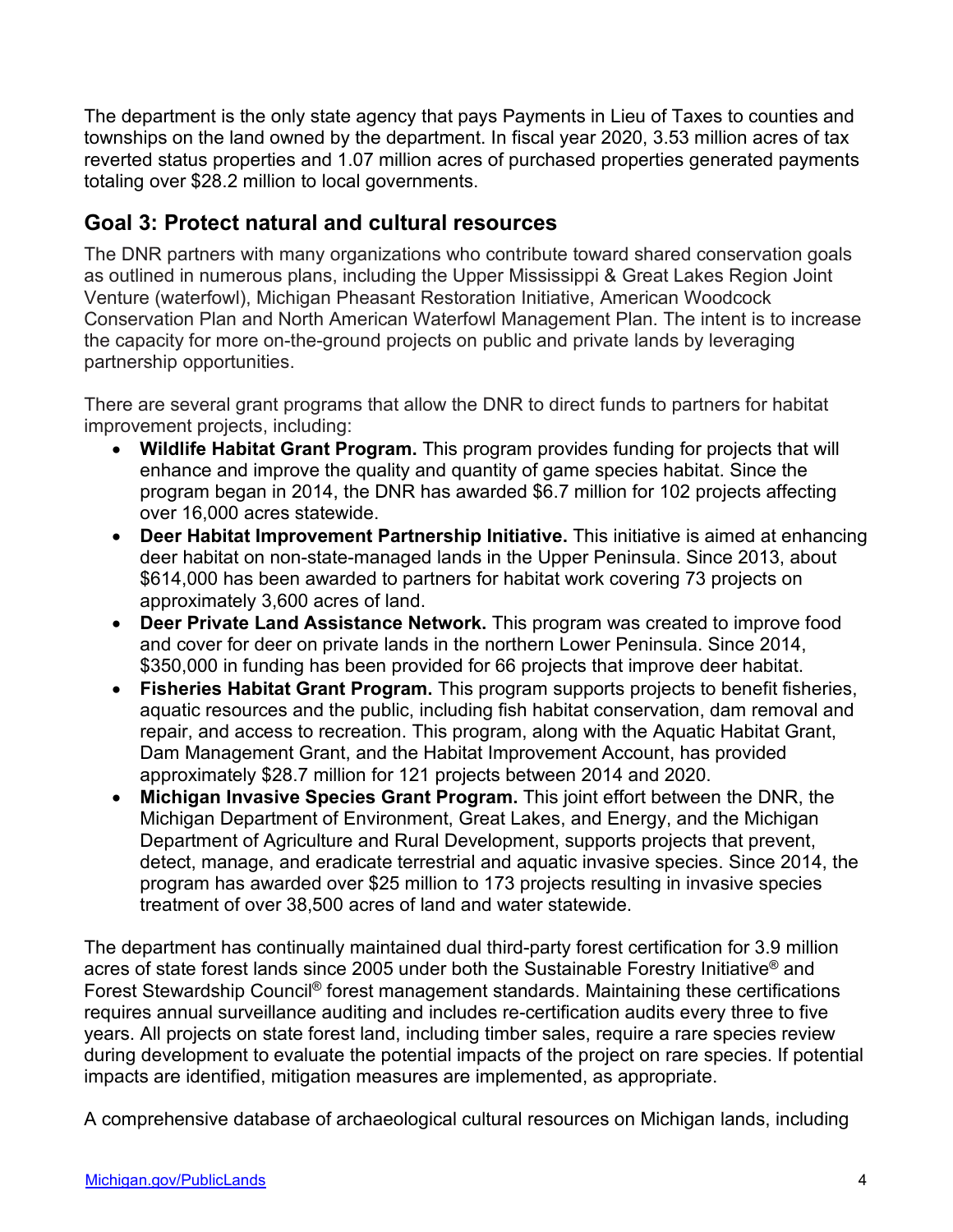all DNR-managed public lands, is maintained by the State Historic Preservation Office (SHPO). SHPO currently maintains archeological site records on paper and United States Geological Survey quadrangle maps. In conjunction with SHPO, the department has updated the DNR's priority list of above-ground buildings of historic significance in Michigan state parks and specific cultural resources are identified in park management plans at the time the plans are developed.

The DNR also has developed a strategy using current GIS-based classification systems to protect representative river, lake and Great Lakes coastal habitats. In 2017, a classification system was developed that divided the Great Lakes into 77 aquatic ecological units. The DNR's [Institute for Fisheries Research GIS working group](https://www.michigan.gov/dnr/0,4570,7-350-79136_79236_80537_82192-458867--,00.html) is actively developing publicly available GIS tools based on the aforementioned classification systems. The conservation and management of aquatic species and their habits are identified in Fisheries Division's strategic plan, "Charting the Course".

## **Progress on key actions**

### **Project boundary review**

The 2013 Managed Public Land Strategy called for privately owned lands within the dedicated project boundaries to be reduced by 1 million acres. In 2020, DNR staff reviewed department project boundaries that were dedicated in 2004 to make necessary changes and eliminate private inholdings to accurately reflect current priorities for ownership. Periodically reviewing and adjusting these project boundary lines helps to ensure that the dedicated project boundaries reflect the most accurate and current public land ownership priorities and needs, such as is the case with the 2020 boundary review. The 2020 dedicated project boundaries contain a total of 5,502,300 acres compared to the 2004 total of 6,569,500 acres, a reduction of 1,067,200 acres.

### **State land review**

The department is currently undertaking a comprehensive review of over 240,000 acres of DNR-managed land that meets the following criteria: 200 acres or less in size and isolated from other DNR lands; or lands that are difficult to administer due to the irregular shape of their boundaries. The DNR is systematically evaluating these parcels in batches of 10 or 11 counties at a time, using a multi-disciplinary, multi-tiered approach that takes into account whether each parcel is contributing strongly to the department's mission. Based on a number of considerations, program review, and public input, parcels will be placed into one of four categories: dispose, offer to a local unit of government or an alternate conservation owner, make available for land exchange or retain in state ownership. The first batch of 10 counties is due for DNR director action in June 2021 and the entire process is slated for completion by the end of 2023.

## **Proposed changes to the strategy**

Public Act 240 of 2018 also requires the DNR to prepare an update to the 2013 land strategy and to identify any proposed changes to the goals, as well as rationale for those changes. It is important that the updated land strategy accurately reflects the responsibilities and mission of the department and the resulting priorities and goals the DNR seeks to achieve on public lands for the benefit of Michigan's residents and visitors.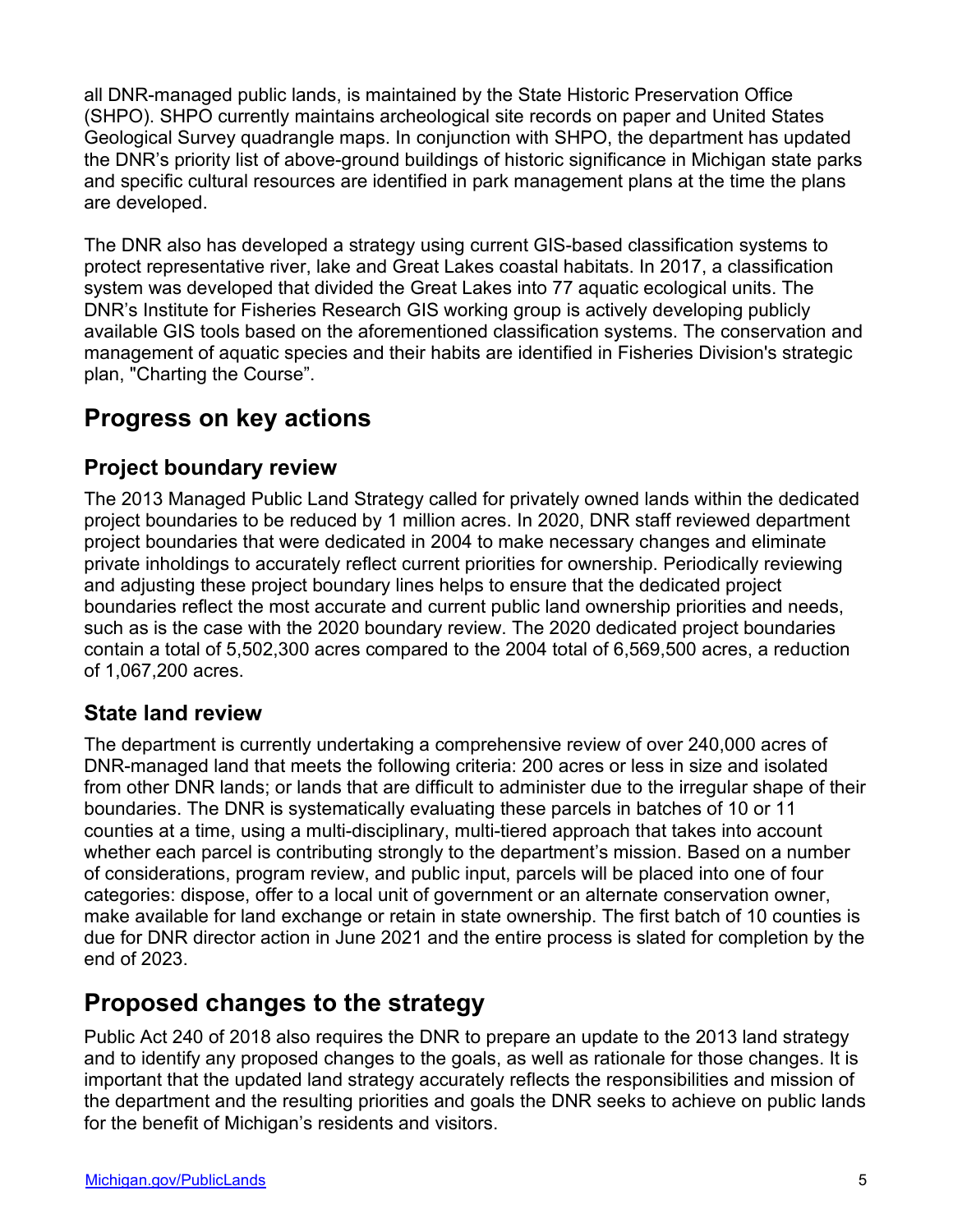The original 2013 strategic goals were as follows:

- Goal 1: Provide quality outdoor public recreation opportunities
- Goal 2: Foster regional economic prosperity
- Goal 3: Protect natural and cultural resources

The 2013 land strategy placed an emphasis on the DNR maintaining a complex set of metrics to determine successful implementation of the plan. Through the department's analysis and reporting efforts, it was discovered that many of the metrics and measurable objectives in the original strategy had limited data available for analysis and required additional resources to calculate and track; while others relied too heavily on activities out of the DNR's control, such as changing market conditions or changes in recreation.

While the focus of each of the original goals remains, they have been restructured to better align with agency mission and management objectives and leverage the department's other strategic plans. The structure has been amended from "metrics" and "measurable objectives" to "strategies" and "measurable objectives." The new proposed goals center around the ideas of "protect, provide and perform" and read as follows:

- Goal 1: Protect natural and cultural resources
- Goal 2: Provide access to outdoor public recreation opportunities
- Goal 3: Perform responsible natural resource management

A few of the key proposed changes to these goals include:

- New strategies to address emerging challenges the DNR has identified as essential, such as addressing the introduction and spread of invasive species and adapting to and remaining resilient to a changing climate.
- Modifying the previous goal of "Foster regional economic prosperity" to be more reflective of the DNR's constitutional and statutory authorities and responsibilities by shifting the focus to responsible natural resource management. This includes sustainable management of the state forest, mineral development, recreation industry opportunities, and renewable energy.
- Emphasis on diversity, equity, inclusion and accessibility of those using DNR-managed public lands, recognizing that all residents should have the opportunity to enjoy the state's natural and cultural resources.

Additional overall adjustments were made to ensure that the measurable objectives and strategies are realistic and progress toward accomplishing them is achievable within the sixyear timeframe of the plan. Another new focus of the proposed strategy update is to recognize geographic and demographic disparities in access to public lands and seek to provide a more equitable, inclusive and accessible public land base.

The proposed changes to the goals and to the entire land strategy will be more aligned with the constitutional and statutory authorities of the DNR, reflect present day priorities, and allow progress to be easily measured and tracked for increased transparency during implementation.

## **Engagement and collaboration with local units of government**

As part of the process to develop the updated land strategy, the department assembled a land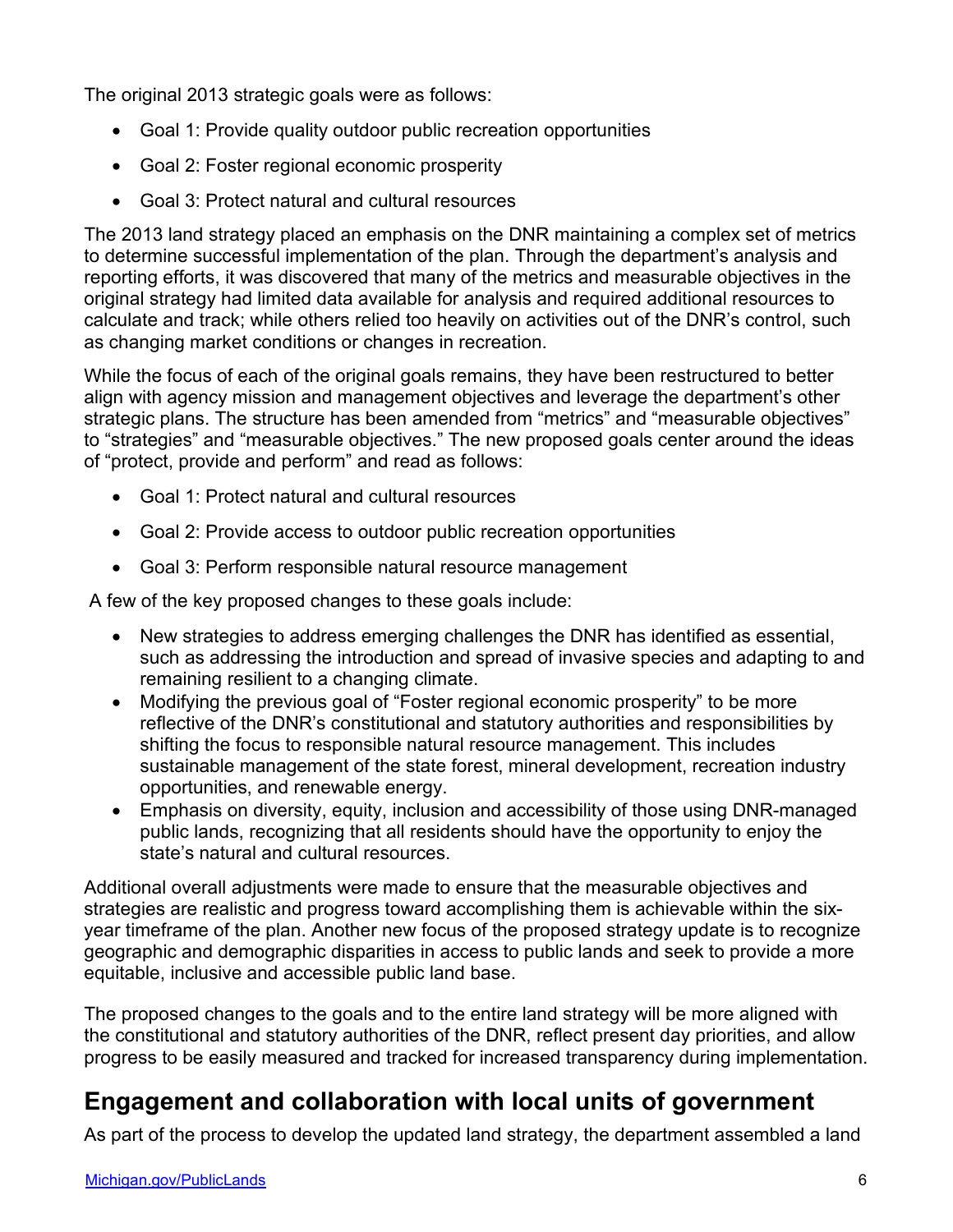strategy sprint team. One of the key components of the sprint team was to create an engagement strategy to inform, involve and collaborate with local units of government in the development of the updated plan.

To ensure that local units of government were included throughout the planning process, members of the sprint team arranged meetings early in the update process with key leaders at the Michigan Association of Counties (MAC) and the Michigan Township Association (MTA). The purpose of these meetings, which occurred in June 2020, was to provide information on the process for updating the land strategy and to learn how to best engage with MAC and MTA members.

Beginning with these initial meetings, sprint team members kept in contact with MAC and MTA leaders to ensure regular communication as the development of the strategy progressed. In cooperation with the MTA, the DNR wrote an article on the land strategy for its monthly magazine, Township Focus, which reaches approximately 6,500-plus elected and appointed government officials. This article was published in the October/November 2020 edition.

As draft components of the land strategy were developed and made available online for input (via [Michigan.gov/PublicLands\)](https://www.michigan.gov/dnr/0,4570,7-350-79136_79262---,00.html), local units of government were informed of the opportunity to review and submit comments on these draft components through press releases, social media posts, other electronic news bulletins, and notifications provided to their members by the MAC and MTA. In addition to the draft land strategy components, the website also included a description of the land strategy update process, a frequently asked questions section, and a "contact us" section with a dedicated email address, [DNR-LandStrategy@michigan.gov,](mailto:DNR-LandStrategy@michigan.gov) for people to send questions, comments and feedback on the draft land strategy components.

The DNR also hosted four facilitated stakeholder sessions for the following regions: southern Lower Peninsula, mid-Michigan, northern Lower Peninsula and the Upper Peninsula. The following local units of government were invited to these meetings:

- Southeast Michigan Council of Governments
- Region 2 Planning Commission
- Southcentral Michigan Planning Council
- Southwest Michigan Planning Commission
- Genesee-Lapeer-Shiawassee Region V Tri-County Regional Planning Commission
- East Michigan Council of Governments
- West Michigan Regional Planning Commission
- Northeast Michigan Council of Governments
- Eastern U.P. Regional Planning and Development Commission
- Central U.P. Planning and Development Region
- Networks Northwest
- Western U.P. Planning and Development Region

In addition to the facilitated stakeholder meetings, individual meetings were held with the MAC Environmental Committee members and with leadership at MTA to further discuss the draft components, respond to questions, and accept comments and suggestions. Additionally, the MTA provided written comments on the draft components.

All comments received were evaluated and incorporated, as appropriate, into the comprehensive draft land strategy, which was again made available for comment in early